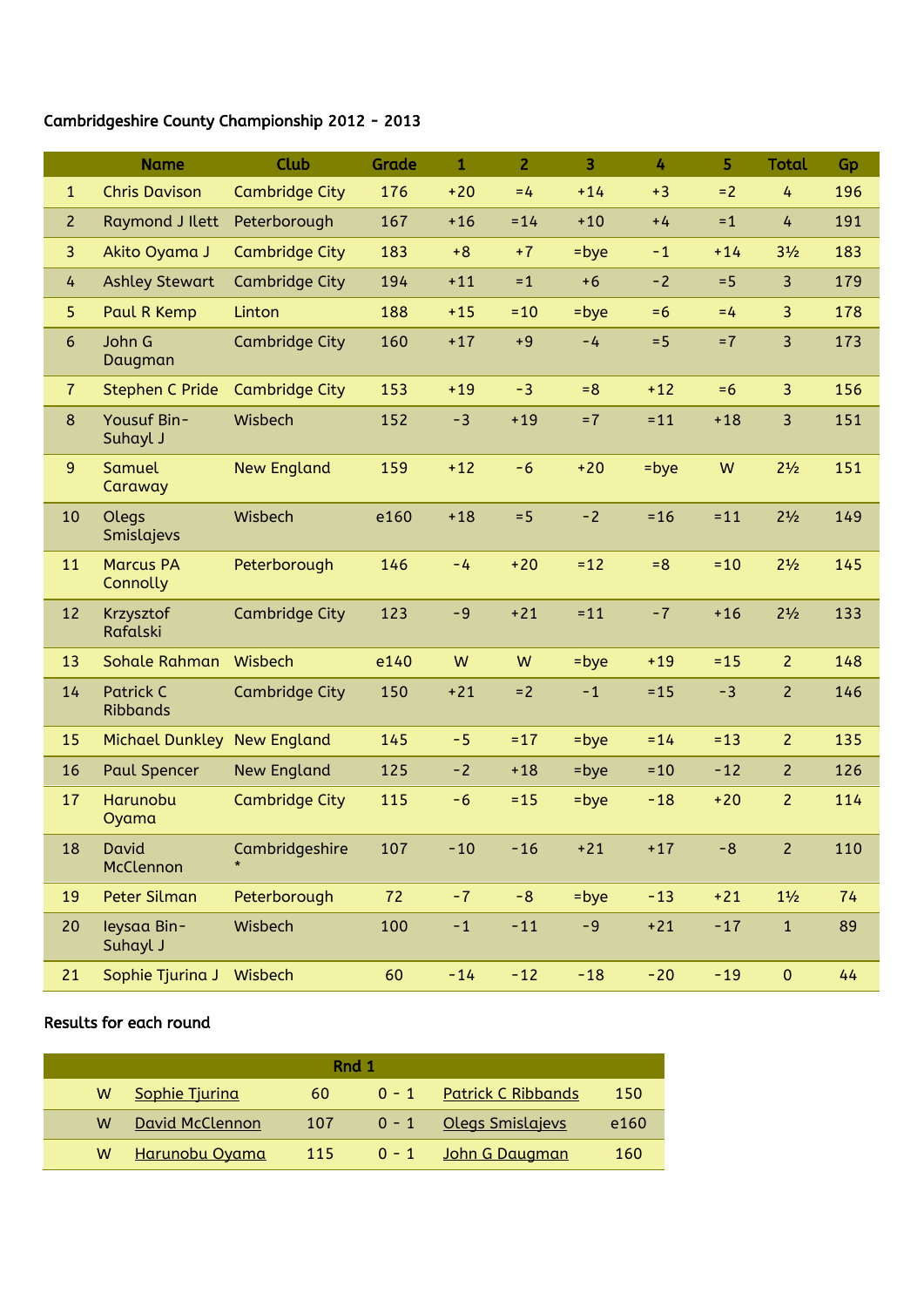| W     | <b>Yousuf Bin-Suhayl</b>  | 152  | $0 - 1$                     | Akito Oyama               | 183  |  |  |  |  |
|-------|---------------------------|------|-----------------------------|---------------------------|------|--|--|--|--|
| W     | <b>Marcus PA Connolly</b> | 146  | $0 - 1$                     | <b>Ashley Stewart</b>     | 194  |  |  |  |  |
| W     | <b>Stephen C Pride</b>    | 153  | $1 - 0$                     | Peter Silman              | 72   |  |  |  |  |
| W     | <b>Chris Davison</b>      | 177  | $1 - 0$                     | leysaa Bin-Suhayl         | 101  |  |  |  |  |
| W     | Raymond J Ilett           | 167  | $1 - 0$                     | <b>Paul Spencer</b>       | 125  |  |  |  |  |
| W     | Paul R Kemp               | 188  | $1 - 0$                     | <b>Michael Dunkley</b>    | 145  |  |  |  |  |
| W     | <b>Krzysztof Rafalski</b> | 123  | $0 - 1$                     | <b>Samuel Caraway</b>     | 159  |  |  |  |  |
| Rnd 2 |                           |      |                             |                           |      |  |  |  |  |
| W     | Peter Silman              | 72   | $0 - 1$                     | Yousuf Bin-Suhayl         | 152  |  |  |  |  |
| W     | leysaa Bin-Suhayl         | 101  | $0 - 1$                     | <b>Marcus PA Connolly</b> | 146  |  |  |  |  |
| W     | <b>Paul Spencer</b>       | 125  | $1 - 0$                     | David McClennon           | 107  |  |  |  |  |
| W     | <b>Michael Dunkley</b>    | 145  | $\frac{1}{2} - \frac{1}{2}$ | Harunobu Oyama            | 115  |  |  |  |  |
| W     | <b>Patrick C Ribbands</b> | 150  | $\frac{1}{2} - \frac{1}{2}$ | Raymond J Ilett           | 167  |  |  |  |  |
| W     | Olegs Smislajevs          | e160 | $\frac{1}{2} - \frac{1}{2}$ | Paul R Kemp               | 188  |  |  |  |  |
| W     | John G Daugman            | 160  | $1 - 0$                     | <b>Samuel Caraway</b>     | 159  |  |  |  |  |
| W     | Akito Oyama               | 183  | $1 - 0$                     | <b>Stephen C Pride</b>    | 153  |  |  |  |  |
| W     | <b>Ashley Stewart</b>     | 194  | $\frac{1}{2} - \frac{1}{2}$ | <b>Chris Davison</b>      | 177  |  |  |  |  |
| W     | Sophie Tjurina            | 60   | $0 - 1$                     | <b>Krzysztof Rafalski</b> | 123  |  |  |  |  |
| Rnd 3 |                           |      |                             |                           |      |  |  |  |  |
|       |                           |      |                             |                           |      |  |  |  |  |
|       | Harunobu Oyama            | 115  | $\frac{1}{2}$               | bye                       |      |  |  |  |  |
|       | <b>Paul Spencer</b>       | 125  | $\frac{1}{2}$               | bye                       |      |  |  |  |  |
|       | <b>Michael Dunkley</b>    | 145  | $\frac{1}{2}$               | bye                       |      |  |  |  |  |
| W     | <b>Marcus PA Connolly</b> | 146  | $\frac{1}{2} - \frac{1}{2}$ | <b>Krzysztof Rafalski</b> | 123  |  |  |  |  |
| W     | Stephen C Pride           | 153  | $\frac{1}{2} - \frac{1}{2}$ | <b>Yousuf Bin-Suhayl</b>  | 152  |  |  |  |  |
| W     | <b>Chris Davison</b>      | 177  | $1 - 0$                     | <b>Patrick C Ribbands</b> | 150  |  |  |  |  |
| W     | Raymond J Ilett           | 167  | $1 - 0$                     | Olegs Smislajevs          | e160 |  |  |  |  |
|       | Akito Oyama               | 183  | $\frac{1}{2}$               | bye                       |      |  |  |  |  |
|       | Paul R Kemp               | 188  | $\frac{1}{2}$               | bye                       |      |  |  |  |  |
| W     | <b>Ashley Stewart</b>     | 194  | $1 - 0$                     | John G Daugman            | 160  |  |  |  |  |
| W     | David McClennon           | 107  | $1 - 0$                     | Sophie Tjurina            | 60   |  |  |  |  |
|       | Peter Silman              | 72   | $\frac{1}{2}$               | bye                       |      |  |  |  |  |
| W     | <b>Samuel Caraway</b>     | 159  | $1 - 0$                     | leysaa Bin-Suhayl         | 101  |  |  |  |  |
|       | Sohale Rahman             | e140 | 1/2                         | bye                       |      |  |  |  |  |
|       |                           |      | Rnd 4                       |                           |      |  |  |  |  |
| W     | leysaa Bin-Suhayl         | 101  | $1 - 0$                     | Sophie Tjurina            | 60   |  |  |  |  |